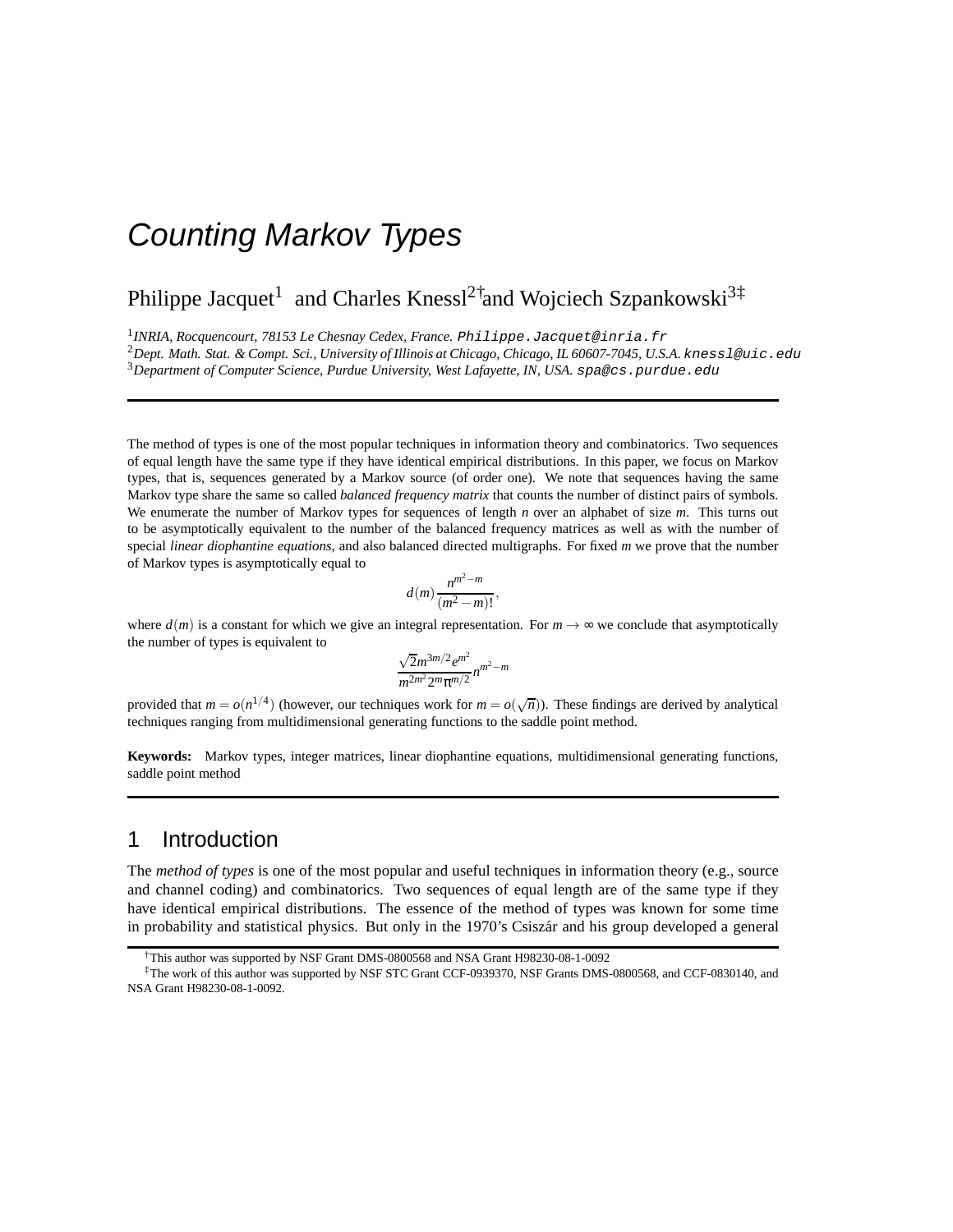method and made it a basic tool of information theory of discrete memoryless systems [5]; see also [4; 6; 9; 11; 12; 14; 20; 21].

In this paper, we discuss Markov types. For concreteness, we first focus on Markov sources of order one. Let  $\mathcal{A} = \{1, 2, ..., m\}$  be an *m*-ary alphabet, and consider a class of Markov distributions  $\mathcal{P}_n(m)$  on  $A^n, n \ge 1$ . We often simply write  $P_n := P_n(m)$ . Throughout, we study sequences  $x^n = x_1 \dots x_n$  of length *n*. For a distribution  $P \in \mathcal{P}_n$  the *type class* of  $x^n$  is defined as

$$
T_n(x^n) = \{y^n : P(x^n) = P(y^n)\},\
$$

that is, all sequences having the same distribution as  $P(x^n)$ . Clearly,  $\bigcup_{x^n} T_n(x^n) = A^n$ . The *number* of type classes, or equivalently, the number of distinct distributions, is therefore equal to the cardinality of  $P_n(m)$ that we also often simplify to  $|\varphi_n| := |\varphi_n(m)|$ . We aim at deriving an asymptotic expression for  $|\varphi_n|$  for fixed or large *m* when  $n \to \infty$ . For example, for binary memoryless sources, there are  $|P_n(2)| = n + 1$  type classes, and a class consisting of all sequences containing *k* 1's has cardinality  $|\mathcal{T}_n(x^n)| = \binom{n}{k}$ .

Markov sources *X<sup>t</sup>* and corresponding Markov types are completely characterized by their transition probabilities that we denote by **P**, that is  $P = \{p_{ij}\}_{i,j \in \mathcal{A}}$  is the transition matrix of  $p_{ij} = P(X_{t+1} = j | X_t = i)$ . The empirical distribution of a sequence  $x^n$  (with some fixed initial state) is

$$
P(x^n) = \prod_{i,j \in \mathcal{A}} p_{ij}^{k_{ij}},
$$

where  $k_{ij}$  is the number of pairs  $(ij) \in \mathcal{A}^2$  in the sequence  $x^n$ . For example,  $P(01011) = p_{01}^2 p_{10} p_{11}$ . In passing we should point out that in the above  $p_{ij}$  can be viewed either as "a formal indeterminate" or better as the ratio of the number of pairs  $(ij) \in A^2$  to the length of the string (empirical distribution).

For a fixed transition matrix **P**, the frequency matrix  $\mathbf{k} = \{k_{ij}\}_{i,j \in \mathcal{A}}$  defines a *type class*. This matrix is an integer matrix satisfying two properties:

$$
\sum_{i,j\in\mathcal{A}}k_{ij}=n-1,
$$

and additionally for any  $i \in \mathcal{A}$  [11; 21]

$$
\sum_{j=1}^m k_{ij} = \sum_{j=1}^m k_{ji} \pm \delta(x_1 = x_n), \quad \forall i \in \mathcal{A},
$$

where  $\delta(A) = 1$  when A is true and zero otherwise. The last property is called the *flow conservation property* and is a consequence of the fact that the number of pairs starting with symbols  $i \in \mathcal{A}$  must equal to the number of pairs ending with symbol  $i \in \mathcal{A}$  with the possible exception of the last pair. To avoid this exception, throughout we only consider *cyclic* strings in which the first element  $x_1$  follows the last  $x_n$ . Thus, we consider integer matrices  $\mathbf{k} = [k_{ij}]$  satisfying the following two properties

$$
\sum_{i,j\in\mathcal{A}}k_{ij} = n,\tag{1}
$$

$$
\sum_{j=1}^{m} k_{ij} = \sum_{j=1}^{m} k_{ji}, \quad \forall i \in \mathcal{A}.
$$
 (2)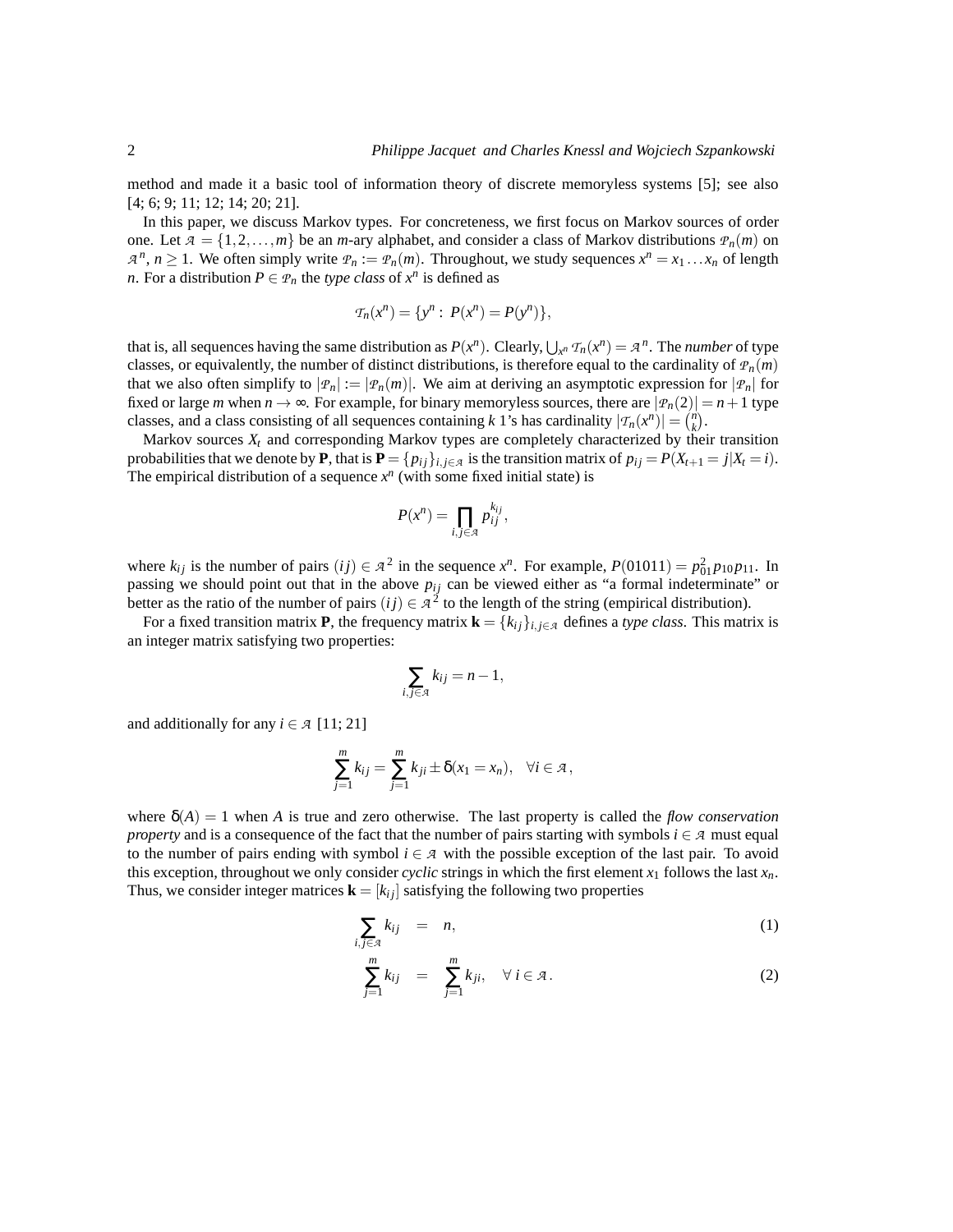Such integer matrices **k** will be called *balanced frequency matrices*. We shall call (2) the "conservation law" equation. In this paper, we enumerate the number of Markov types  $|p_n|$  which is, for  $n \to \infty$ , asymptotically the same as the number of distinct balanced frequency matrices satisfying (1) and (2). We call the number of these solutions  $\mathcal{F}_n(m)$ .

**Example**. Let's first consider a binary Markov source. The balanced frequency matrix is of the following form

$$
\mathbf{k} = \left[ \begin{array}{cc} k_{11} & k_{12} \\ k_{21} & k_{22} \end{array} \right]
$$

where the nonnegative integers  $k_{ij}$  satisfy

$$
k_{11} + k_{12} + k_{21} + k_{22} = n,
$$
  

$$
k_{12} = k_{21}.
$$

The above system of linear equations can be reduced to

$$
k_{11} + 2k_{12} + k_{22} = n,\t\t(3)
$$

and the enumeration of Markov types over a binary alphabet reduces to finding the number of nonnegative solutions of (3). The answer is obviously

$$
|\mathcal{F}_n| = \sum_{k_{12}=0}^{\lfloor \frac{n}{2} \rfloor} (n - 2k_{12} + 1)
$$
  
=  $\left( \left\lfloor \frac{n}{2} \right\rfloor + 1 \right) (n - \left\lfloor \frac{n}{2} \right\rfloor + 1) = \frac{n^2}{4} + O(n).$ 

Let's now look at the  $m = 3$  case. The balanced frequency matrix has nine elements  $\{k_{ij}\}_{i,j \in \{1,2,3\}}$ , and they satisfy

$$
k_{11} + k_{12} + k_{13} + k_{21} + k_{22} + k_{23} + k_{31} + k_{32} + k_{33} = n
$$
  
\n
$$
k_{12} + k_{13} = k_{21} + k_{31}
$$
  
\n
$$
k_{12} + k_{32} = k_{21} + k_{23}
$$
  
\n
$$
k_{13} + k_{23} = k_{31} + k_{32}.
$$

How many nonnegative integer solutions does the above system of linear equations have? We shall show that it is asymptotically  $\frac{n^6}{12 \cdot 6!}$ .

Our goal is to enumerate the number of Markov classes, that is, to find (asymptotically) the cardinality of  $|P_n|$ . Our previous example demonstrated that this number is asymptotically equivalent to the number of nonnegative integer solutions to the system of linear equations (1)-(2). Such an enumeration, for a general class of system of homogeneous diophantine equations, was investigated in Chap. 4.6 of Stanley's book [16] (cf. also [10]). Stanley developed a general theory to construct the associated generating function. However, ultimately only the denominator of this generating function is given in a semi-explicit form in [16], thus allowing the author to derive the growth rate of the number of integer solutions.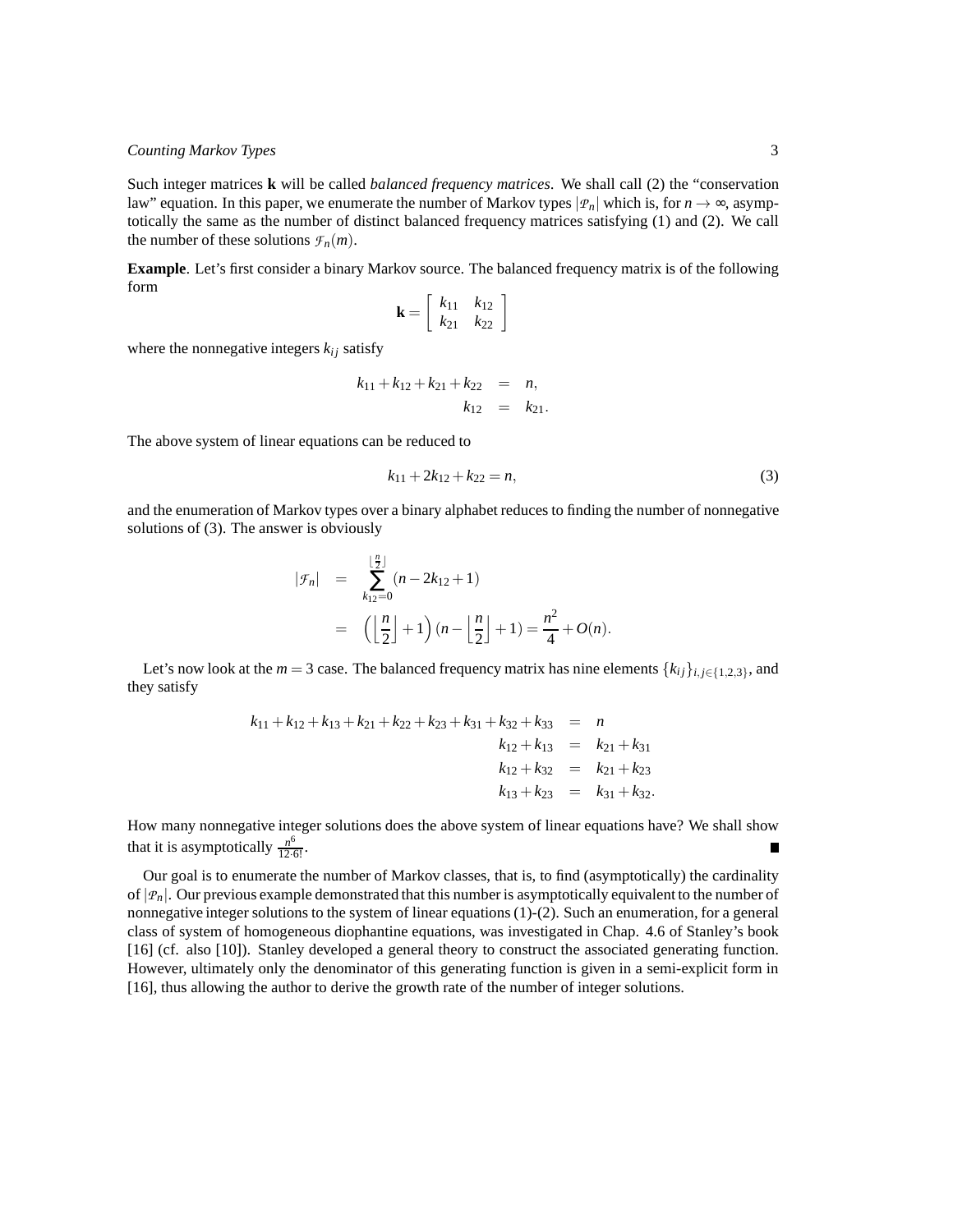In this paper, we propose an approach based on previous work of Jacquet and Szpankowski [11] where analytic techniques such as multidimensional generating functions and the saddle point method were used. This allows us to derive precise asymptotic results. In particular, for fixed *m* we prove that the number of Markov types is asymptotically equal to

$$
|P_n| \sim d(m) \frac{n^{m^2-m}}{(m^2-m)!}, \quad n \to \infty,
$$

where  $d(m)$  is a constant for which we only found an integral representation.<sup>§</sup> For large  $m \to \infty$  with  $m^4 = o(n)$  we find that asymptotically the number of types is

$$
|P_n| \sim \frac{\sqrt{2}m^{3m/2}e^{m^2}}{m^{2m^2}2^m\pi^{m/2}}n^{m^2-m}
$$

.

However, our techniques also allow us to derive asymptotics for  $m^2 = o(n)$ . In passing we observe that the number of Markov types are often needed for minimax redundancy evaluation [1; 2; 11; 13; 15; 19].

Markov types were studied in a series of papers; see [11; 12; 20; 21]. However, existing literature mostly concentrates on finding the cardinality of a Markov type class, that is,  $|\mathcal{T}(x^n)|$  with an exception of Martin et al. [12]. In particular, Whittle [21] already in 1955 computed  $|\tau(x^n)|$  for Markov chains of order one Regarding the number of types, it was known for a long while [4; 5; 6] that they grow polynomially, but only in [20] Weinberger et al. mentioned (without proof) that  $|P_n| = \Theta(n^{m^2 - m})$ . This was recently rigorously proved by Martin et al. in [12] for tree sources (that include Markov sources) for fixed *m*. However, the constant was never identified. We accomplish it here, as well as present asymptotic results for large *m*.

The paper is organized as follows. In Section 2 we formulate precisely our problem and present our main results for fixed and large *m*. The proofs are given in Section 3.

### 2 Main Results

In this section we present our main results and some of their consequences. We start with some notation. Throughout the paper, we let  $\mathcal F$  be the set of all integer matrices **k** satisfying the conservation law equation (2), that is,

$$
\sum_{j=1}^m k_{ij} = \sum_{j=1}^m k_{ji}, \quad \forall i \in \mathcal{A}.
$$

For a given *n*, we let  $\mathcal{F}_n$  be a subset of  $\mathcal F$  consisting of matrices **k** such that the balance equations (1) and (2) hold.

We first make some general observations about generating functions over matrices, and summarize some results obtained in [11]. In general, let  $g_k$  be a sequence of scalars indexed by matrices **k** and define the generating function

$$
G(\mathbf{z}) = \sum_{\mathbf{k}} g_{\mathbf{k}} \mathbf{z}^{\mathbf{k}}
$$

<sup>§</sup> It is a simple exercise to extend these results to *r* order Markov chains. Indeed, one needs to replace *m* by *m r* .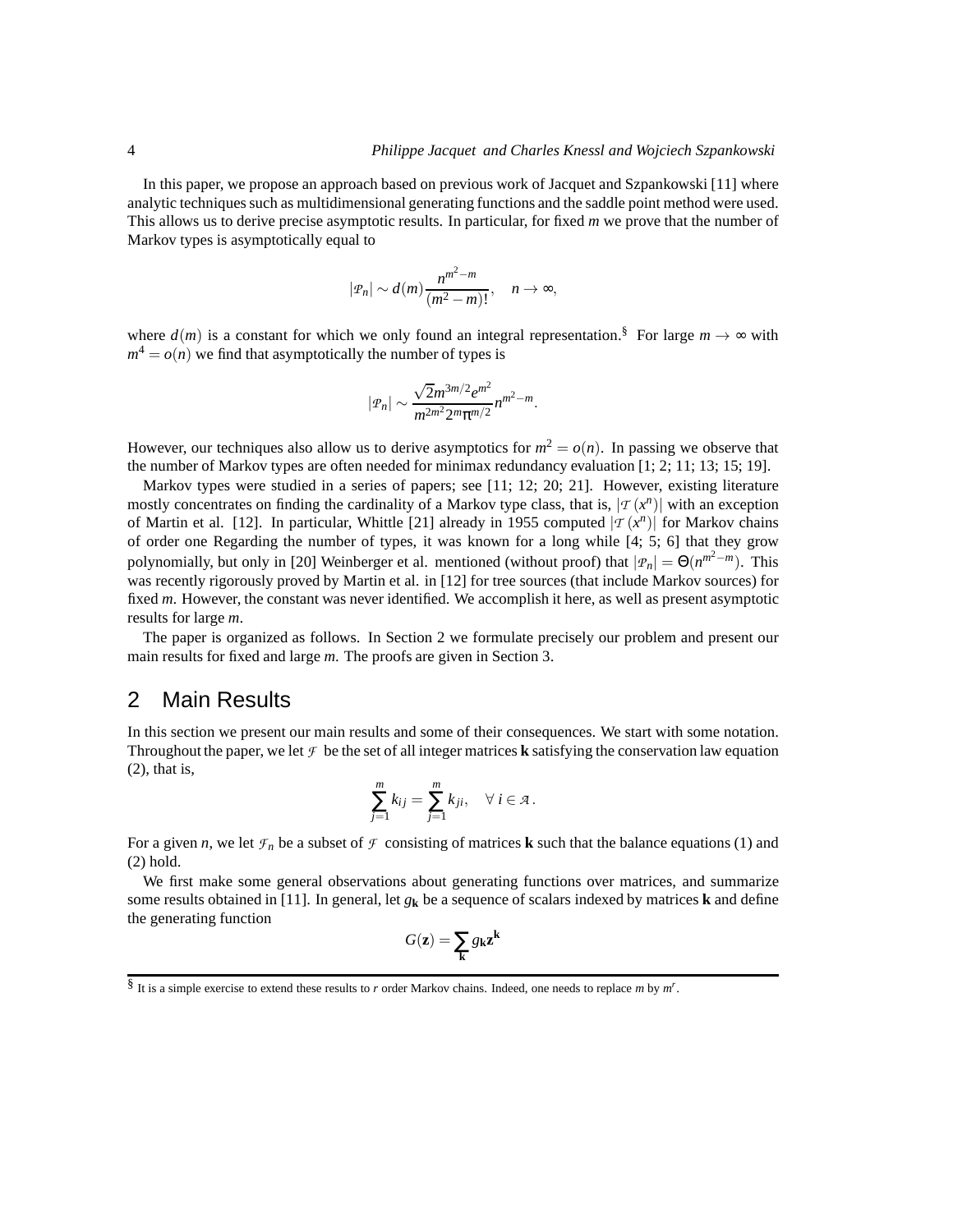where the summation is over all integer matrices and  $\mathbf{z} = \{z_{ij}\}_{i,j \in \mathcal{A}}$  is an  $m \times m$  matrix that we often denote simply as  $\mathbf{z} = [z_{ij}]$  (assuming the indices *i* and *j* run from 1 to *m*). Here  $\mathbf{z}^{\mathbf{k}} = \prod_{i,j} z_{ij}^{k_{ij}}$  where  $k_{ij}$  is the entry in row  $i$  column  $j$  in the matrix  $\bf{k}$ . We denote by

$$
G^*(\mathbf{z}) = \sum_{\mathbf{k} \in \mathcal{F}} g_{\mathbf{k}} \mathbf{z}^{\mathbf{k}} = \sum_{n \geq 0} \sum_{\mathbf{k} \in \mathcal{F}_n} g_{\mathbf{k}} \mathbf{z}^{\mathbf{k}}
$$

the *F* -generating function of  $g_k$ , that is, the generating function of  $g_k$  over matrices  $k \in \mathcal{F}$  satisfying the balance equations (1) and (2). The following useful lemma is proved in [11] but for completeness we repeat it here. Let  $[z_i, \frac{x_i}{x_j}]$  be the matrix  $\Delta^{-1}(x)z\Delta(x)$  where  $\Delta(x) = \text{diag}(x_1, \ldots, x_m)$  is a diagonal matrix with elements  $x_1, \ldots, x_m$ , that is, the element  $z_{ij}$  in **z** is replaced by  $z_{ij}x_i/x_j$ .

**Lemma 1** *Let*  $G(\mathbf{z}) = \sum_{\mathbf{k}} g_{\mathbf{k}} \mathbf{z}^{\mathbf{k}}$  *be the generating function of a complex matrix* **z***. Then* 

$$
G^*(\mathbf{z}) := \sum_{n \ge 0} \sum_{\mathbf{k} \in \mathcal{F}_n} g_{\mathbf{k}} \mathbf{z}^{\mathbf{k}} = \left(\frac{1}{2\mathbf{i}\pi}\right)^m \oint \frac{dx_1}{x_1} \cdots \oint \frac{dx_m}{x_m} G([\mathbf{z}_{ij}\frac{x_j}{x_i}])
$$
(4)

with the convention that the *i j*-th coefficient of  $\left[ z_{ij} \frac{x_j}{x_i} \right]$  $\left[\frac{x_j}{x_i}\right]$  *is*  $z_{ij} \frac{x_j}{x_i}$  $\frac{x_j}{x_i}$ , and **i** =  $\sqrt{-1}$ *.* In other words,  $\left[z_{ij}\frac{x_j}{x_i}\right]$  $\frac{x_j}{x_i}$ ]  $=$  $\Delta^{-1}(x)$ **z**∆(*x*) *where*  $\Delta(x) = \text{diag}(x_1, \ldots, x_m)$ *. By the change of variables*  $x_i = \exp(i\theta_i)$  *we also have* 

$$
G^*(\mathbf{z}) = \frac{1}{(2\pi)^m} \int_{-\pi}^{\pi} d\theta_1 \cdots \int_{-\pi}^{\pi} d\theta_m G([\mathbf{z}_{ij} \exp((\theta_j - \theta_i)\mathbf{i})])
$$

 $where \left[ z_{ij} \exp(\theta_j - \theta_i) \right] = \exp(-\Delta(\theta)) \mathbf{z} \exp(\Delta(\theta)).$ 

**Proof**. Observe that

$$
G(\Delta^{-1}(x)\mathbf{z}\Delta(x)) = G([z_{ij}\frac{x_j}{x_i}]) = \sum_{\mathbf{k}} g_{\mathbf{k}} \mathbf{z}^{\mathbf{k}} \prod_{i=1}^{m} x_i^{\sum_j k_{ji} - \sum_j k_{ij}}.
$$
 (5)

Therefore,  $G^*(z)$  is the coefficient of  $G([z_{ij}]$   $\frac{x_j}{x_i}$  $\left(\frac{x_j}{x_i}\right]$ ) at  $x_1^0 x_2^0 \cdots x_m^0$  since  $\sum_j k_{ji} - \sum_j k_{ij} = 0$  for matrices **k**  $\in \mathcal{F}$ . We write it in shortly as  $G^*(\mathbf{z}) = \left[x_1^0 \cdots x_m^0\right] g\left(\left[z_i\right] \frac{x_j}{x_i}\right)$  $\frac{x_i}{x_i}$ ]). The result follows from the Cauchy coefficient formula (cf. [18]).

We consider the number of solutions to  $(1)$  and  $(2)$ , which is is asymptotically equivalent to the number of Markov types  $|P_n(m)|$  over the alphabet *A*, whose generating function is

$$
F_m^*(z) = \sum_{n\geq 0} |\mathcal{F}_n(m)| z^n.
$$

Then applying the above lemma with  $z_{ij} = zx_i/x_j$  we conclude that

$$
F_m^*(z) = \frac{1}{(1-z)^m} [x_1^0 x_2^0 \cdots x_m^0] \prod_{i \neq j} \left[ 1 - z \frac{x_i}{x_j} \right]^{-1}
$$
(6)

and thus, by the Cauchy formula,

$$
|\mathcal{F}_n(m)| = [z^n]F_m^*(z) = \frac{1}{2\pi i} \oint \frac{F_m^*(z)}{z^{n+1}} dz.
$$

In the next section we evaluate asymptotically this expression to yield the following main result of this paper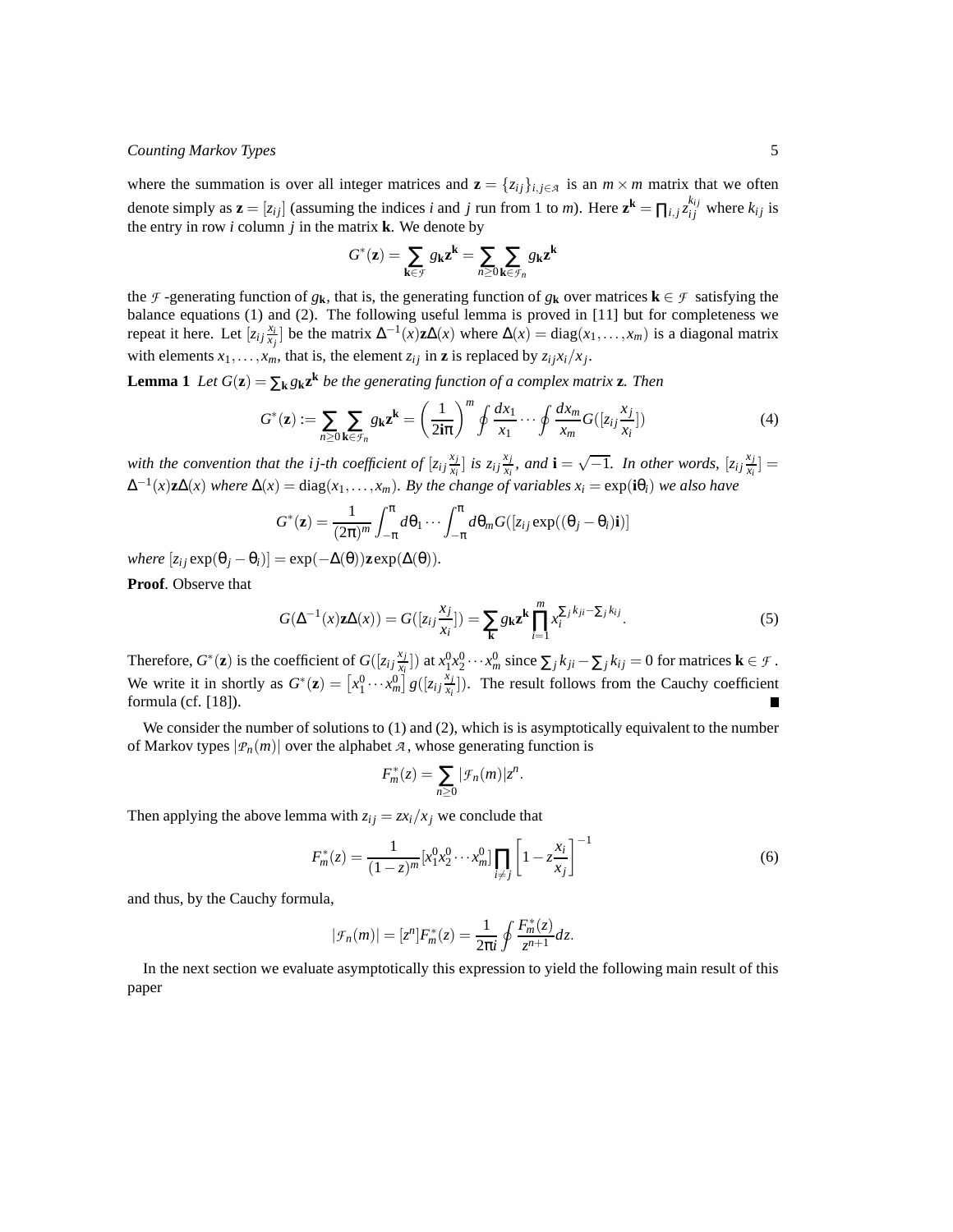**Theorem 1** (i) *For fixed m and n*  $\rightarrow \infty$  *the number of Markov types is* 

$$
|P_n(m)| = d(m)\frac{n^{m^2 - m}}{(m^2 - m)!} + O(n^{m^2 - m - 1})
$$
\n(7)

*where d*(*m*) *is a constant that also can be expressed by the following integral*

$$
d(m) = \frac{1}{(2\pi)^{m-1}} \underbrace{\int_{-\infty}^{\infty} \cdots \int_{-\infty}^{\infty} \prod_{j=1}^{m-1} \frac{1}{1 + \phi_j^2} \cdot \prod_{k \neq \ell} \frac{1}{1 + (\phi_k - \phi_\ell)^2} d\phi_1 d\phi_2 \cdots d\phi_{m-1}}_{(m-1) - fold}.
$$
 (8)

(ii) *When*  $m \rightarrow \infty$  *we find that* 

$$
|P_n(m)| \sim \frac{\sqrt{2}m^{3m/2}e^{m^2}}{m^{2m^2}2^m\pi^{m/2}} \cdot n^{m^2-m}
$$
 (9)

*provided that*  $m^4 = o(n)$ *.* 

**Remark 1**. It is easy to count the number of matrices **k** satisfying *only* equation (1), that is,  $\sum_{i} k_{ij} = n$ . Indeed, in this case, it coincides with the number of integer solution of (1), which turns out to be the number of combinations with repetitions (the number of ways of selecting  $m^2$  objects from *n*), that is,

$$
\binom{n+m^2-1}{n} = \binom{n+m^2-1}{m^2-1} \sim n^{m^2-1}.
$$

Thus the conservation law equation (2) decreases the above by the factor  $\Theta(n^{m-1})$ .

**Remark 2**. The evaluation of the integral (8) is quite cumbersome, but for small values of *m* we computed it to find that

$$
|P_n(2)| \sim \frac{1}{2} \frac{n^2}{2!} \tag{10}
$$

$$
|P_n(3)| \sim \frac{1}{12} \frac{n^6}{6!} \tag{11}
$$

$$
|P_n(4)| \sim \frac{1}{96} \frac{n^{12}}{12!} \tag{12}
$$

$$
|P_n(5)| \sim \frac{37}{34560} \frac{n^{20}}{20!} \tag{13}
$$

for large *n*. It appears that the coefficients of  $n^{m^2-m}$  are rational numbers, though we have no proof of this.

**Remark 3**. We now compare the coefficient at  $n^{m^2-m}$  for fixed *m* in (7) with its asymptotic counterpart in (9). They are shown in Table 1. Observe extremely small values of these constants even for relatively small *m*.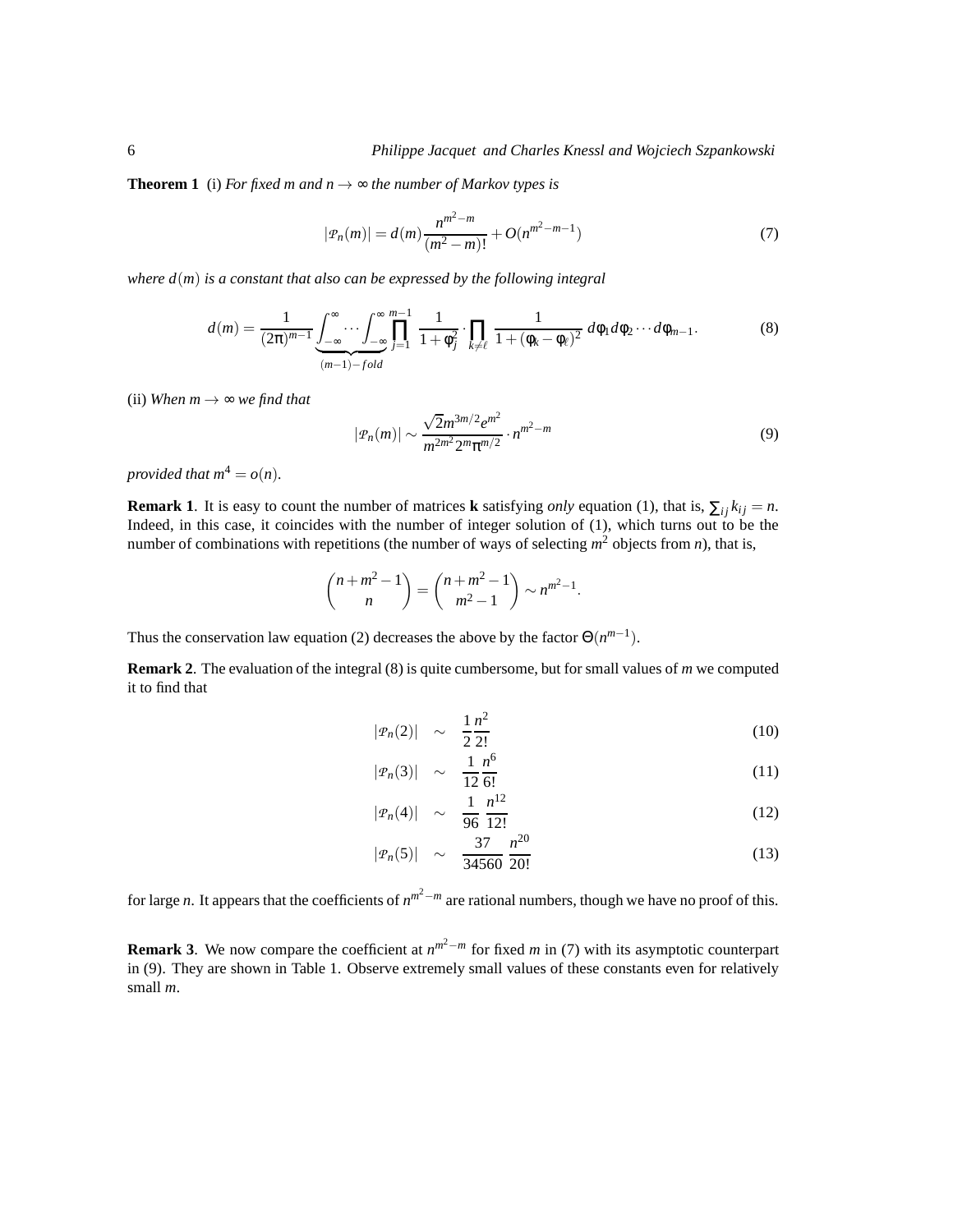| m  | constant in (7)               | constant in $(9)$     |
|----|-------------------------------|-----------------------|
| 2  | $1.92014083210^{-1}$          | $2.500000000010^{-1}$ |
| 3  | $9.31565936810^{-5}$          | $1.15740740710^{-5}$  |
| 4  | $1.76704335610^{-11}$         | $2.17466218610^{-11}$ |
| 5. | 3.577891782 10 <sup>-22</sup> | $4.40051365910^{-22}$ |

**Tab. 1:** Constants at  $n^{m^2 - m}$  for fixed *m* and large *m*.

## 3 Analysis and Proofs

In this section we prove Theorem 1. Our starting formula is (6) that we repeat below

$$
F_m^*(z) = \frac{1}{(1-z)^m} [x_1^0 x_2^0 \cdots x_m^0] \prod_{i \neq j} \left[ 1 - z \frac{x_i}{x_j} \right]^{-1} . \tag{14}
$$

We first compute this explicitly for  $m = 2, 3, 4, 5$ .

When  $m = 2$ , we have

$$
F_2^*(z) = \frac{1}{(1-z)^2} [x_1^0 x_2^0] \left[ \frac{1}{1-z x_1/x_2} \frac{1}{1-z x_2/x_1} \right].
$$
 (15)

Let us set  $A = x_1/x_2$  so we need the coefficient of  $A^0$  in  $(1 - Az)^{-1}(1 - z/A)^{-1}$ . Using a partial fractions expression in *A*, we have

$$
\frac{1}{1 - Az} \frac{1}{1 - z/A} = \frac{1}{1 - z^2} \left[ \frac{1}{1 - Az} + \frac{z}{A - z} \right].
$$

For definiteness, we can assume that  $|z| < |A| < |1/z|$  so that the coefficient of  $A^0$  in  $(1-Az)^{-1}$  is one and that in  $z(A-z)^{-1}$  is zero. Hence,  $F_2^*(z) = (1-z)^{-2}(1-z^2)^{-1} = (1+z)^{-1}(1-z)^{-3}$  and

$$
|P_n(2)| \sim |\mathcal{F}_n(2)| = \frac{1}{2\pi i} \oint \frac{1}{z^{n+1}} \frac{1}{1+z} \frac{1}{(1-z)^3} dz
$$
  

$$
= \frac{n^2}{4} + n + \frac{3}{4} + \frac{1}{8} [1 + (-1)^n] \sim \frac{1}{2} \frac{n^2}{2!}, \qquad n \to \infty.
$$
 (16)

For  $m \ge 3$  we use recursive partial fractions expansions. When  $m = 3$  we set  $x_1/x_2 = A$ ,  $x_1/x_3 = B$  so that we wish to compute

$$
[A^{0}B^{0}]\left(\frac{1}{1-zA}\frac{1}{1-z/A}\frac{1}{1-Bz}\frac{1}{1-z/B}\frac{1}{1-Az/B}\frac{1}{1-Bz/A}\right).
$$
 (17)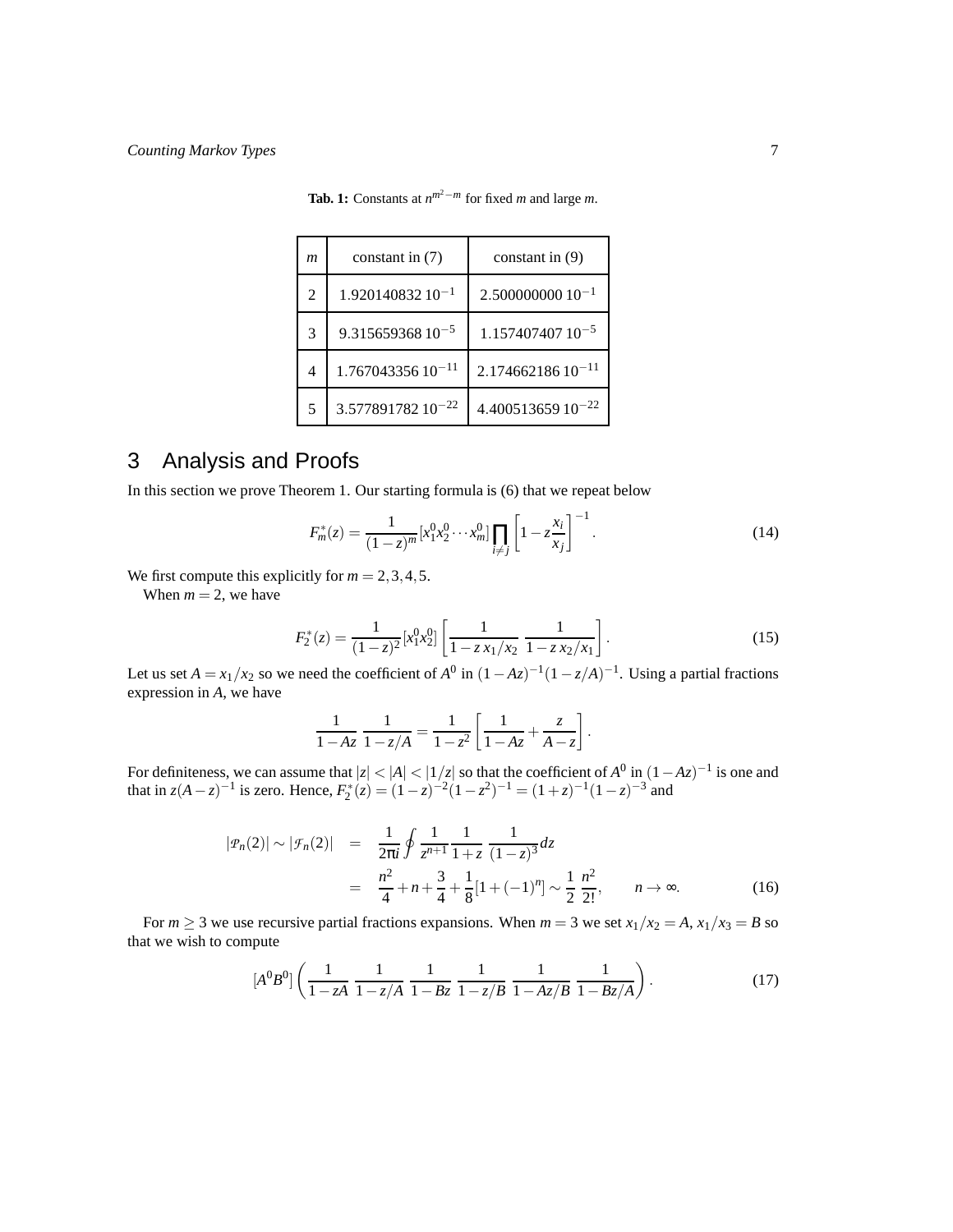First we do a partial fractions expansion in the *A* variable, for fixed *B* and *z*. Thus the factor inside the parentheses in (17) becomes

$$
\frac{1}{1-zA} \frac{1}{1-z^2} \frac{1}{1-Bz} \frac{1}{1-z/B} \frac{1}{1-1/B} \frac{1}{1-Bz^2} + \frac{1}{1-z/A} \frac{1}{1-z^2} \frac{1}{1-Bz} \frac{1}{1-z/B} \frac{1}{1-z^2/B} \frac{1}{1-z^2/B} \frac{1}{1-B} + \frac{1}{1-Az/B} \frac{1}{1-B} \frac{1}{1-z^2/B} \frac{1}{1-B/z} \frac{1}{1-z/B} \frac{1}{1-z^2} + \frac{1}{1-Bz/A} \frac{1}{1-Bz^2} \frac{1}{1-1/B} \frac{1}{1-Bz} \frac{1}{1-z/B} \frac{1}{1-z^2}.
$$
(18)

To coefficient of  $A^0$  in the first term in (18) is

$$
\frac{1}{1-z^2} \frac{1}{1-Bz} \frac{1}{1-z/B} \frac{1}{1-1/B} \frac{1}{1-Bz^2},
$$
\n(19)

and that in the third term is

$$
\frac{1}{1-B} \frac{1}{1-z^2/B} \frac{1}{1-Bz} \frac{1}{1-z/B} \frac{1}{1-z^2},
$$
(20)

while the coefficients of  $A^0$  are zero in the second and fourth terms. Combining (19) and (20) we must now compute

$$
[B0]\left(\frac{1+z^2}{1-z^2}\frac{1}{1-Bz}\frac{1}{1-z/B}\frac{1}{1-Bz^2}\frac{1}{1-z^2/B}\right).
$$
 (21)

Now expanding (21) by a partial fractions expansion in *B* leads to

$$
\frac{1+z^2}{1-z^2}[B^0] \left( \frac{1}{1-Bz} \frac{1}{1-z^2} \frac{1}{1-z} + \frac{1}{1-z/b} \frac{1}{1-z^2} \frac{1}{1-z^3} \frac{1}{1-z}
$$
\n+ 
$$
\frac{1}{1-1/z} \frac{1}{1-z^3} \frac{1}{1-Bz^2} \frac{1}{1-z^4} + \frac{1}{1-z^3} \frac{1}{1-1/z} \frac{1}{1-z^4} \frac{1}{1-z^2/B} \right)
$$
\n= 
$$
\frac{1+z^2}{1-z^2} \left[ \frac{1}{1-z^2} \frac{1}{1-z} \frac{1}{1-z^3} + \frac{-z}{(1-z)} \frac{1}{1-z^3} \frac{1}{1-z^4} \right] = \frac{1-z+z^2}{(1-z)^4(1+z)^2(1+z+z^2)}.
$$

Hence,

$$
F_3^*(z) = \frac{1 - z + z^2}{(1 - z)^7 (1 + z)^2 (1 + z + z^2)}.
$$

For  $z \to 1$ ,  $F_3^*(z) \sim \frac{1}{12}(1-z)^{-7}$  so that

$$
|P_n(3)| \sim \frac{1}{12} \frac{n^6}{6!}, \qquad n \to \infty.
$$
 (22)

Using similar recursive partial fractions expansions, with the help of the symbolic computation program MAPLE, we find that for  $m = 4$  and  $m = 5$ 

$$
F_4^*(z) = \frac{z^8 - 2z^7 + 3z^6 + 2z^5 - 2z^4 + 2z^3 + 3z^2 - 2z + 1}{(1 - z)^{13}(1 + z)^5(1 + z^2)(1 + z + z^2)^2}
$$
(23)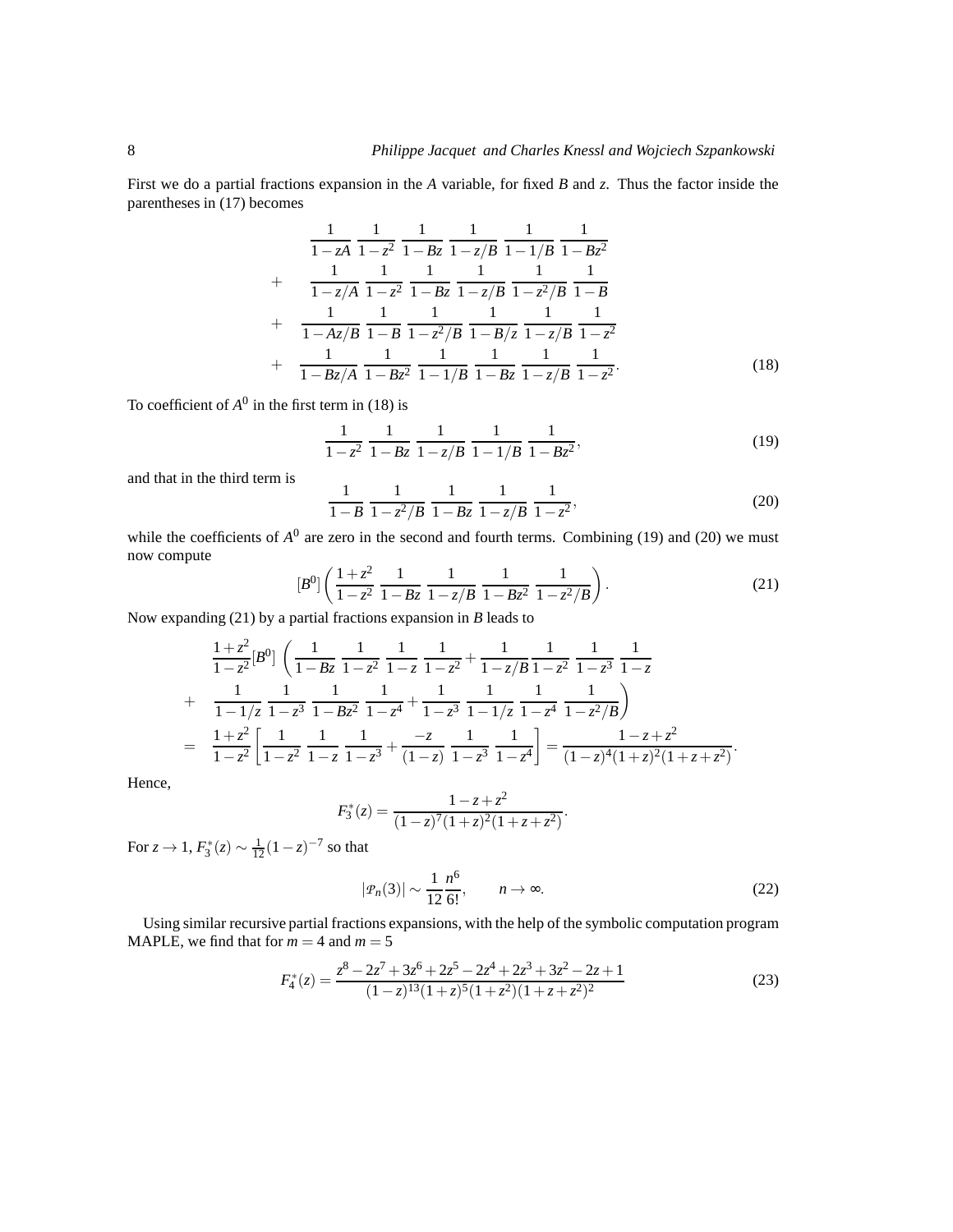| $m \setminus \text{root}$ 1 -1 $e^{\pm 2\pi i/3}$ $\pm i$ $e^{\pm 2\pi i/5}$ $e^{\pm 4\pi i/5}$ |  |                                                                                                                          |  |  |
|-------------------------------------------------------------------------------------------------|--|--------------------------------------------------------------------------------------------------------------------------|--|--|
|                                                                                                 |  | $\begin{array}{c cccc}\n2 & 3 & 1 & - & - \\ 3 & 7 & 2 & 1 & - \\ 4 & 13 & 5 & 2 & 1 \\ 5 & 21 & 8 & 4 & 2\n\end{array}$ |  |  |
|                                                                                                 |  |                                                                                                                          |  |  |
|                                                                                                 |  |                                                                                                                          |  |  |
|                                                                                                 |  |                                                                                                                          |  |  |

and

$$
F_5^*(z) = \frac{Q(z)}{(1-z)^{21}(1+z)^8(1+z^2)^2(1+z+z^2)^4(1+z+z^2+z^3+z^4)},
$$
\n(24)

where

$$
Q(z) = z20 - 3z19 + 7z18 + 3z17 + 2z16 + 17z15 + 35z14 + 29z13 + 45z12 + 50z11 + 72z10 + 50z9 + 45z8 + 29z7 + 35z6 + 17z5 + 2z4 + 3z3 + 7z2 - 3z + 1.
$$

These results show that it is unlikely that a simple formula can be found for  $F_m^*(z)$  for general *m*.

By expanding (23) and (24) near  $z = 1$  we conclude that as  $n \to \infty$ 

$$
|P_n(4)| \sim \frac{1}{96} \frac{n^{12}}{12!}, \qquad |P_n(5)| \sim \frac{37}{34560} \frac{n^{20}}{20!}.
$$
 (25)

It is easy to inductively show that at  $z = 1$ ,  $F_m^*(z)$  has a pole of order  $m^2 - m + 1$  and the other singularities are poles at the roots of unity that are of order  $\langle m^2 - m + 1 \rangle$ . These poles and their orders are given in Table 2.

Thus, for  $n \to \infty$ , we have

$$
|P_n(m)| \sim d(m) \frac{n^{m^2 - m}}{(m^2 - m)!},
$$
\n(26)

where

$$
d(m) = \lim[(1-z)^{m^2 - m + 1} F_m^*(z)]
$$

as  $z \to 1$ . However, there seems to be no simple formula for the sequence of constants  $d(m)$ . We proceed to characterize  $d(m)$  as an  $(m-1)$  fold integral.

First consider the simple case  $m = 2$ . Setting  $A = e^{i\Phi}$  and using a Cauchy integral, we have

$$
[A^{0}] \frac{1}{1 - z/A} \frac{1}{1 - Az} = \frac{1}{2\pi} \int_{-\pi}^{\pi} \frac{d\Phi}{1 - 2z\cos\Phi + z^{2}}.
$$

**Tab. 2:** Poles and their orders for various *m*.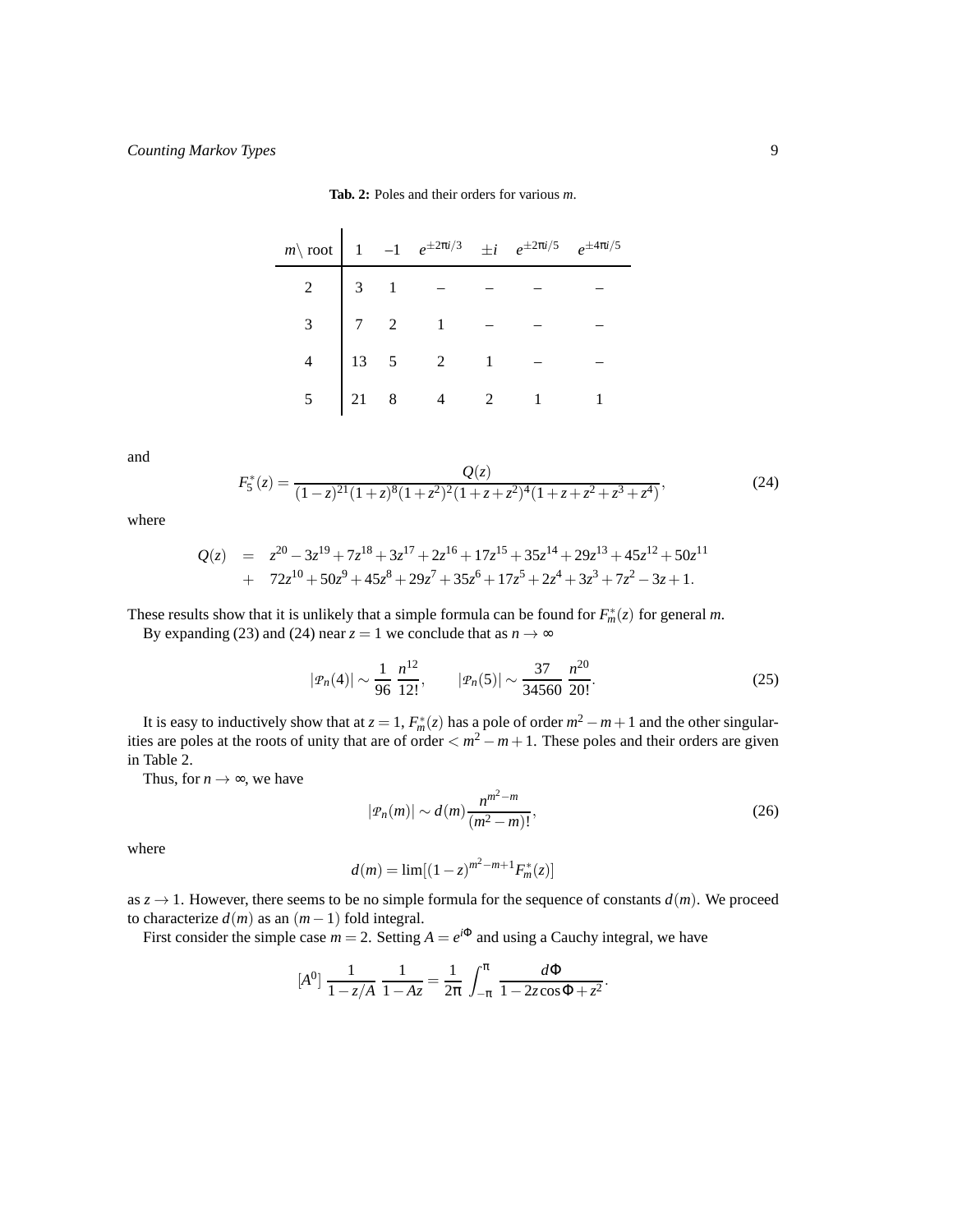Now set  $z = 1 - \delta$  and expand the integral for  $z \to 1$ . The major contribution will come from where  $\delta \approx 0$ and scaling  $\Phi = \delta\phi$  and using the Taylor expansion  $1 - 2(1 - \delta)\cos(\delta\phi) + (1 - \delta)^2 = \delta^2[1 + \phi^2] + O(\delta^3)$ , we find that

$$
F_2^*(z) \sim \frac{1}{\delta^2} \frac{1}{2\pi} \int_{-\infty}^{\infty} \frac{\delta}{\delta^2 [1 + \phi^2]} d\phi = \frac{1}{2} \frac{1}{\delta^3}, \quad \delta \to 0.
$$

When  $m = 3$ , we use (3.4) and the Cauchy integral formula with  $A = e^{i\Phi}$  and  $B = e^{i\Psi}$  to get

$$
\frac{1}{(2\pi)^2} \, \int_{-\pi}^\pi \, \int_{-\pi}^\pi \, \frac{1}{1-2z\text{cos}\Phi + z^2} \cdot \frac{1}{1-2z\text{cos}\Psi + z^2} \cdot \frac{1}{1-2z\text{cos}(\Phi-\Psi)+z^2} \, d\Phi d\Psi.
$$

Again expanding the above for  $z = 1 - \delta \rightarrow 1$  and  $\Phi = \delta \phi = O(\delta)$ ,  $\Psi = \delta \psi = O(\delta)$ , we obtain the leading order approximation

$$
\frac{1}{\delta^4} \frac{1}{(2\pi)^2} \int_{-\infty}^{\infty} \int_{-\infty}^{\infty} \frac{1}{1+\phi^2} \frac{1}{1+\psi^2} \frac{1}{1+(\phi-\psi)^2} d\phi d\psi = \frac{1}{\delta^4} \cdot \frac{1}{12}.
$$

Thus as  $z \to 1$ ,  $F_3^*(z) \sim \frac{1}{12} \delta^{-7} = \frac{1}{12} (1 - z)^{-7}$  which follows also from the exact generating function.

For general *m* a completely analogous calculation shows that as  $\delta = 1 - z \to 0$ ,  $F_m^*(z) \sim \delta^{m-m^2-1}d(m)$ where

$$
d(m) = \frac{1}{(2\pi)^{m-1}} \underbrace{\int_{-\infty}^{\infty} \cdots \int_{-\infty}^{\infty} \prod_{j=1}^{m-1} \frac{1}{1 + \phi_j^2} \cdot \prod_{k \neq \ell} \frac{1}{1 + (\phi_k - \phi_\ell)^2} d\phi_1 d\phi_2 \cdots d\phi_{m-1}}_{(m-1) - fold}.
$$
 (27)

We have verified that for  $m = 4$  and  $m = 5$ , the integral agrees with our previous results. The second product in the above is over all distinct pairs  $(k, \ell)$ , so that this may also be written as

$$
\prod_{\ell=1}^{m-2} \prod_{k=\ell+1}^{m-1} \frac{1}{1 + (\phi_k - \phi_\ell)^2}.
$$
 (28)

This completes the proof of part (i) of Theorem 1.

We now use the saddle point method to prove part (ii) of Theorem 1. Since

$$
\sum_{k_{ij}} \left( z \frac{z_i}{z_j} \right)^{k_{ij}} = (1 - z \frac{z_i}{z_j})^{-1}
$$

and setting  $z_i = e^{i\theta_i}$  we find that

$$
F_m^*(z) = \frac{1}{(2i\pi)^m} \oint \cdots \oint \prod_{ij} (1 - z \frac{z_i}{z_j})^{-1} \frac{dz_1}{z_1} \cdots \frac{dz_m}{z_m} \tag{29}
$$

$$
= (2\pi)^{-m} \int_{-\pi}^{\pi} \cdots \int_{-\pi}^{\pi} \prod_{ij} (1 - z \exp(i(\theta_i - \theta_j)))^{-1} d\theta_1 \cdots d\theta_m.
$$
 (30)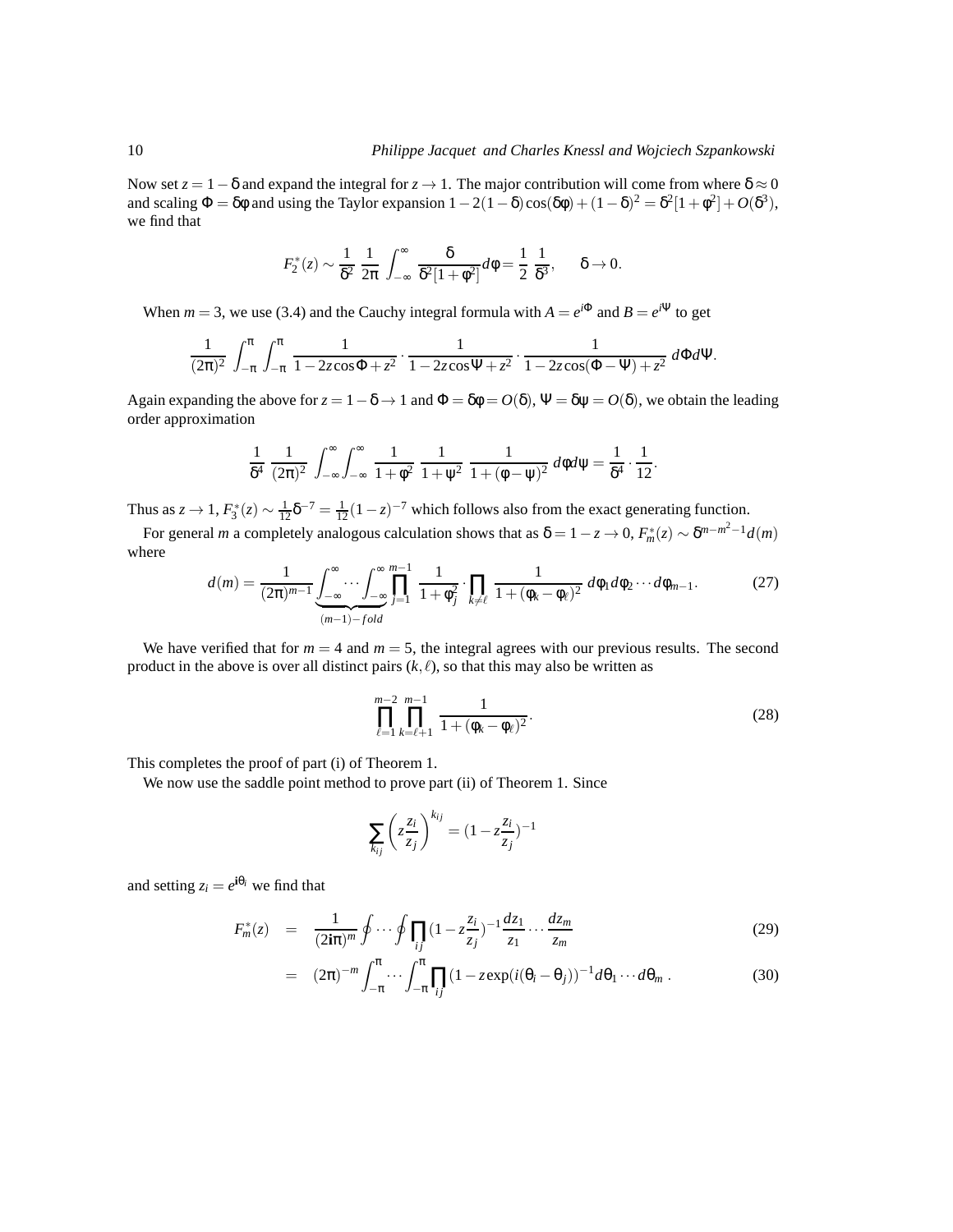By noticing that the expression  $\prod_{ij} (1 - z \exp(i(\theta_i - \theta_j)))^{-1}$  does not change when the  $\theta_i$  are all incremented of the same value, one can integrate over  $\theta_1$  to obtain

$$
F_m^*(z) = (2\pi)^{-m+1} \int_{-\pi}^{\pi} \cdots \int_{-\pi}^{\pi} \prod_i (1 - z \exp(i\theta_i))^{-1} (1 - z \exp(-i\theta_i))^{-1}
$$
  
 
$$
\times \frac{1}{1 - z} \prod_{i > 1, j > 1} (1 - z \exp(i(\theta_i - \theta_j)))^{-1} d\theta_2 \cdots d\theta_m.
$$
 (31)

Let now

$$
L(z, \theta_2, ..., \theta_m) = \log(1-z) + \sum_i \log(1-z \exp(i\theta_i))(1-z \exp(-i\theta_i)) + \sum_{i>1, j>1} \log(1-z \exp(i(\theta_i - \theta_j))).
$$

An alternative form of the above is

$$
L(z, \theta_2, ..., \theta_m) = \log(1-z) + \sum_{i=2}^{m} \log(1-2z\cos\theta_i + z^2) + \frac{1}{2} \sum_{i=2}^{m} \sum_{j=2}^{m} \log(1-2z\cos(\theta_i - \theta_j) + z^2).
$$

Notice that  $L(z,0,\ldots,0) = m^2 \log(1-z)$ . Hence

$$
|\mathcal{F}_n(m)| = \frac{1}{\mathbf{i}(2\pi)^m} \oint \int_{-\pi}^{\pi} \cdots \int_{-\pi}^{\pi} \exp(-L(z, \theta_2, \dots, \theta_m)) \frac{dz}{z^{n+1}} d\theta_2 \cdots d\theta_m.
$$
 (32)

In order to find the asymptotics of this integral we use the *multidimensional saddle point method* [18]. The quantity  $L(z, \theta_2, \dots, \theta_m) + n \log z$  attains its minimum value at  $(\theta_2, \dots, \theta_m) = (0, \dots, 0)$  and  $z = z_n = \frac{n}{m^2 + n}$ . The minimum value is therefore

$$
m^{2}\log(1-z_{n})+n\log z_{n}=m^{2}\log(m^{2}/(m^{2}+n))+n\log(n/(m^{2}+n))
$$

or

$$
m^2 \log(m^2) + n \log(n) - (m^2 + n) \log(m^2 + n).
$$

Then

$$
m^{2} \log(1 - z_{n}) + n \log z_{n} = m^{2} \log m^{2} - m^{2} \log n - m^{2} + O(m^{4}/n)
$$

provided that  $m^4 = o(n)$ .

After computations it turns out that at this point  $(z, \theta_2, ..., \theta_m) = (z_n, 0, ..., 0)$ :

$$
\frac{\partial^2}{\partial z^2} L(z, \theta_2, ..., \theta_m) = -\frac{m^2}{(1 - z_n)^2}
$$
\n
$$
\forall i: \frac{\partial^2}{\partial z \partial \theta_i} L(z, \theta_2, ..., \theta_m) = 0
$$
\n
$$
\forall i: \frac{\partial^2}{\partial \theta_i^2} L(z, \theta_2, ..., \theta_m) = \frac{2(m - 1)z_n}{(1 - z_n)^2}
$$
\n
$$
\forall i \neq j: \frac{\partial^2}{\partial \theta_i \partial \theta_j} L(z, \theta_2, ..., \theta_m) = -\frac{2z_n}{(1 - z_n)^2}, \quad m \geq 3.
$$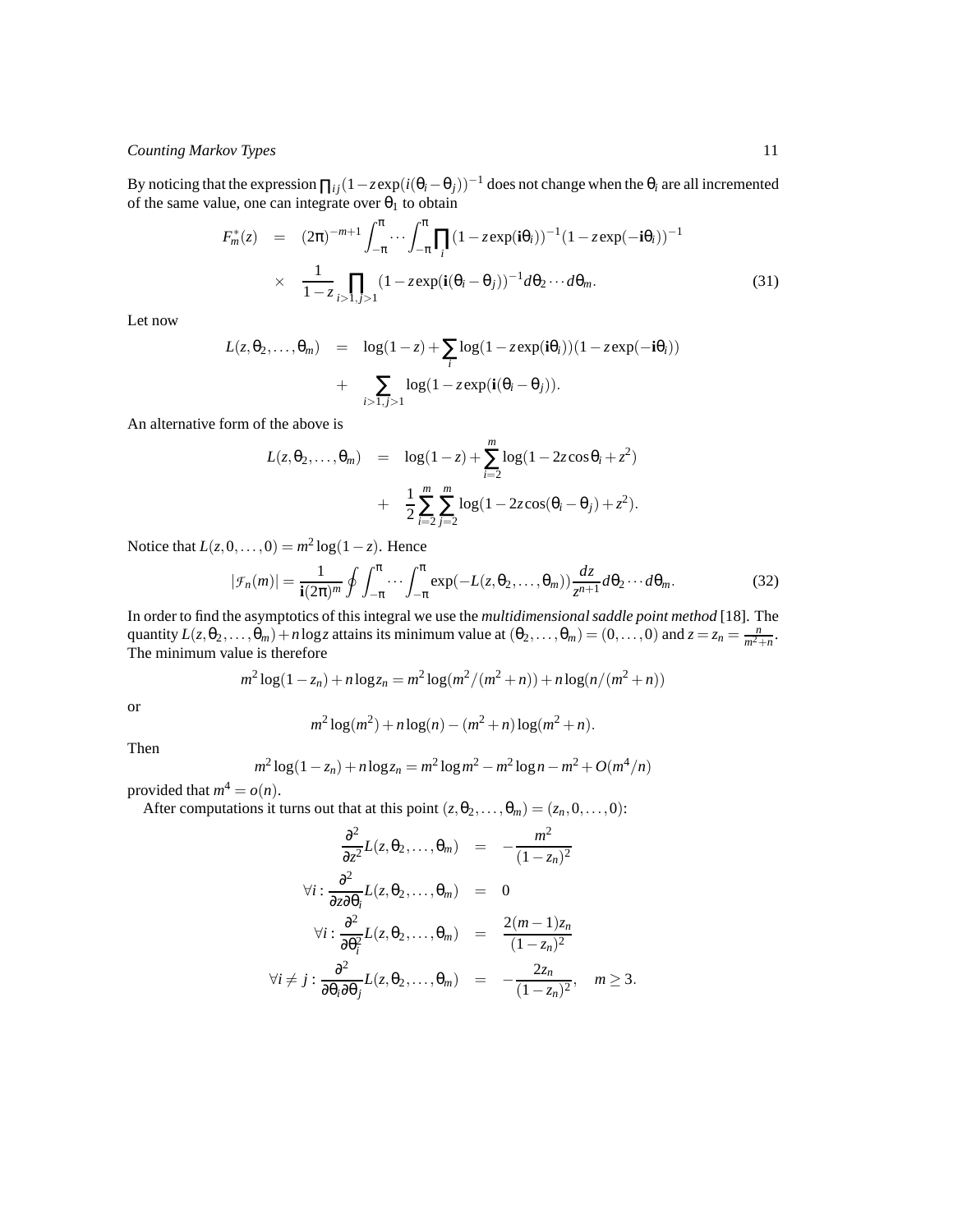In other words, the second derivative matrix  $\mathbf{Q}_2$  of  $L(z, \theta_2, \dots, \theta_m) + n \log z$  at  $(z, \theta_2, \dots, \theta_m) = (z_n, 0, \dots, 0)$ is

$$
\mathbf{Q}_2 = \left(-\frac{m^2}{(1-z_n)^2} - \frac{n}{(z_n)^2}\right)\mathbf{u}_z \otimes \mathbf{u}_z + \frac{2mz_n}{(1-z_n)^2}\mathbf{I}_{\theta} - \frac{2z_n}{(1-z_n)^2}\mathbf{u}_{\theta} \otimes \mathbf{u}_{\theta}
$$

where  $$ 

$$
\mathbf{u}_{\theta} = \frac{1}{\sqrt{m-1}}(0,1,\ldots,1),
$$

and

$$
\mathbf{I}_{\theta}=I-\mathbf{u}_{z}\otimes\mathbf{u}_{z},
$$

*i.e.*, the identity restricted on  $\theta$  components. In the above  $\otimes$  is the tensor product (in our case, it is a product of two vectors resulting in a matrix). For example,

$$
\textbf{u}_\theta\otimes\textbf{u}_\theta=\left(\begin{array}{cccc} 0 & 0 & \dots & 0 \\ 0 & 1 & \dots & 1 \\ \dots & \dots & \dots & \dots \\ 0 & 1 & \dots & 1 \end{array}\right).
$$

An application of the saddle point method yields

$$
|\mathcal{F}_n(m)| \sim \frac{1}{(2\pi)^{m/2}z_n\sqrt{\det(\mathbf{Q}_2)}}\exp(-m^2\log(1-z_n) - n\log z_n)
$$

where  $det(\cdot)$  denotes the determinant of a matrix. Since

$$
|\det(\mathbf{Q}_2)| = \left(\frac{m^2}{(1-z_n)^2} + \frac{n}{(z_n)^2}\right) \left(\frac{z_n}{(1-z_n)^2}\right)^{m-1} 2^{m-1} m^{m-2} \sim n^{2m} m^{-3m} 2^{m-1},
$$

we find that for  $m^4 = o(n)$ 

$$
|\mathcal{P}_n(m)| \sim |\mathcal{F}_n(m)| \sim \left(m^{-2m^2+3m/2} e^{m^2} 2^{-m} \pi^{-m/2} \sqrt{2}\right) n^{m^2-m},
$$

and this completes the proof. The condition  $m^4 = o(n)$  is needed since we used the approximation for *m* 2 log(1−*zn*) below (32).

#### References

- [1] K. Atteson, The Asymptotic Redundancy of Bayes Rules for Markov Chains, *IEEE Trans. on Information Theory*, 45, 2104-2109, 1999.
- [2] A. Barron, J. Rissanen, and B. Yu, The Minimum Description Length Principle in Coding and Modeling, *IEEE Trans. Information Theory*, 44, 2743-2760, 1998.
- [3] P. Billingsley, Statistical Methods in Markov Chains, *Ann. Math. Statistics*, 32, 12-40, 1961.
- [4] T. Cover and J.A. Thomas, *Elements of Information Theory*, John Wiley & Sons, New York, 1991.